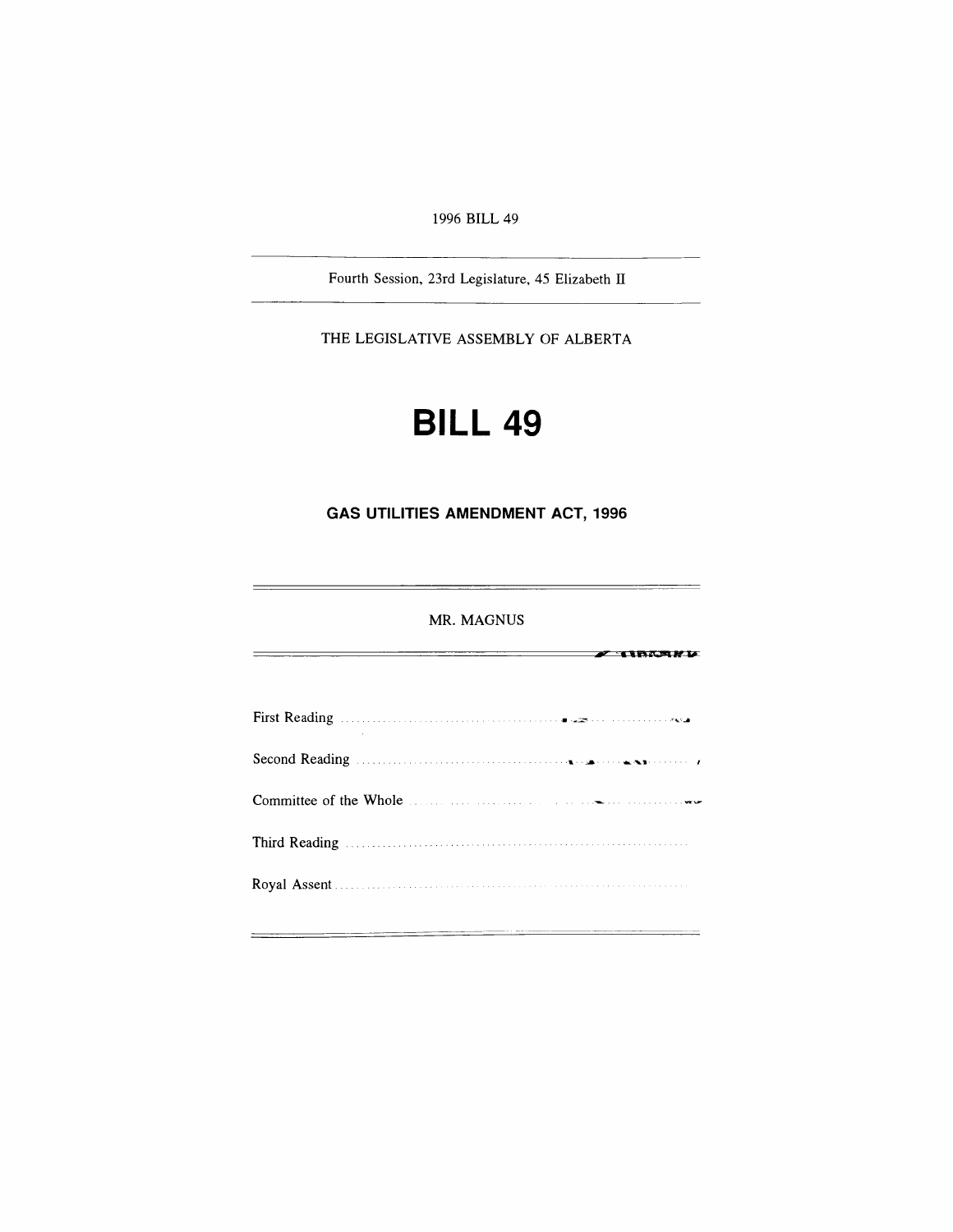*Bill 49 Mr. Magnus*

## *BILL 49*

*1996*

## *GAS UTILITIES AMENDMENT ACT, 1996*

*(Assented to , 1996)*

*HER MAJESTY, by and with the advice and consent of the Legislative Assembly of Alberta, enacts as follows:*

*Amends RSA 1980 cG-4*

*<sup>1</sup> The Gas Utilities Act is amended by this Act.*

*2 Section 5(1) is amended by striking out "or 28" and substituting ", 28 or 36.1".*

*3 The following is added after section 36:*

*Incentives 36.1(1) Instead of fixing or approving rates, tolls or charges or schedules of them under sections 28(a), 29, 32, 33, 34 and 36, the Board, either on its own initiative or on the application of a person having an interest, may by order in writing fix or approve just and reasonable rates, tolls or charges, or schedules of them,*

- *(a) that are intended to result in cost savings or other benefits to be allocated between the owner of the gas utility and its customers, or*
- *(b) that are otherwise in the public interest.*

*(2) The Board may specify terms and conditions that apply to an order made under this section.*